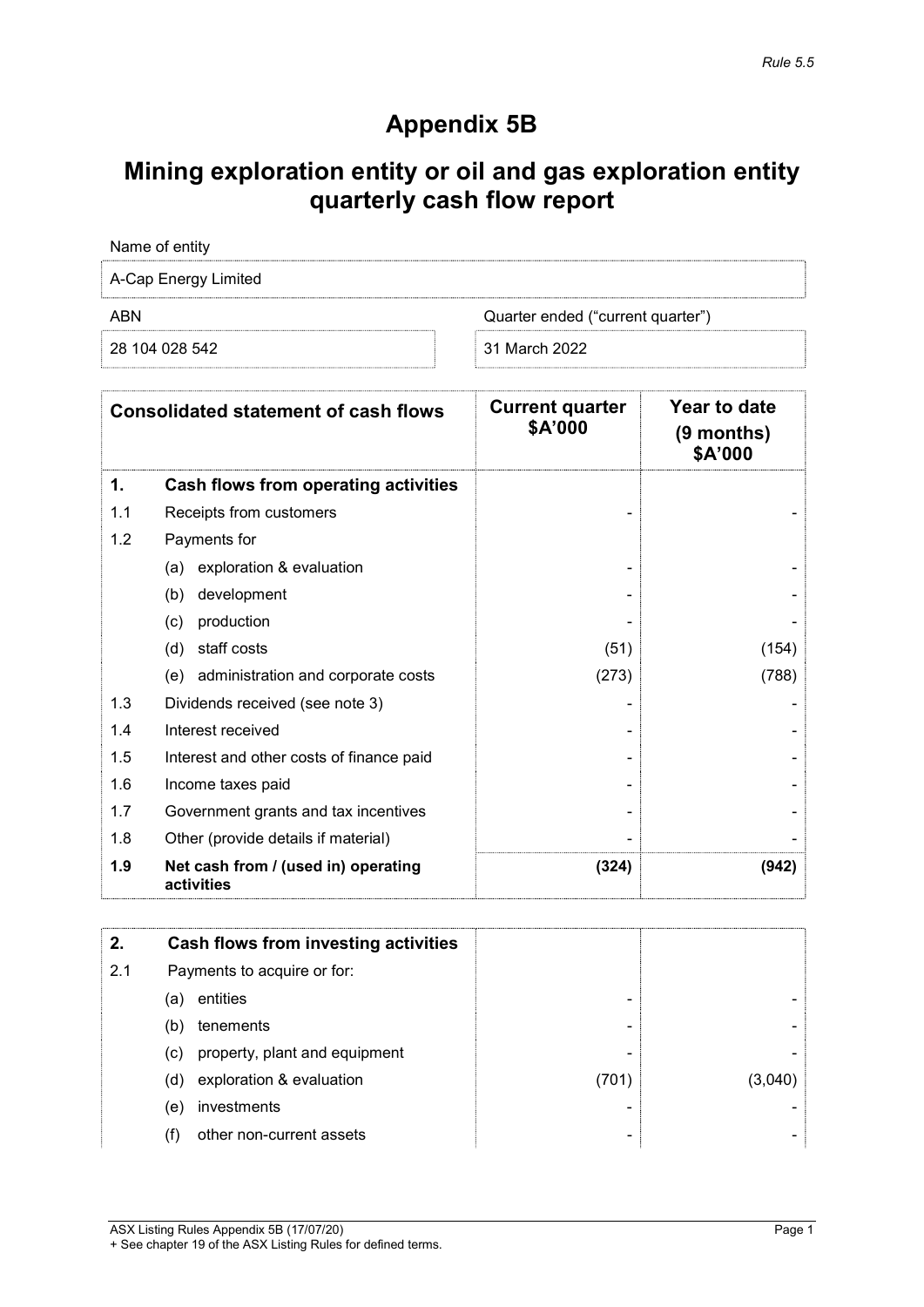|     | <b>Consolidated statement of cash flows</b>       | <b>Current quarter</b><br>\$A'000 | Year to date<br>(9 months)<br>\$A'000 |
|-----|---------------------------------------------------|-----------------------------------|---------------------------------------|
| 2.2 | Proceeds from the disposal of:                    |                                   |                                       |
|     | entities<br>(a)                                   |                                   |                                       |
|     | (b)<br>tenements                                  |                                   |                                       |
|     | property, plant and equipment<br>(c)              |                                   |                                       |
|     | (d)<br>investments                                |                                   |                                       |
|     | other non-current assets<br>(e)                   |                                   |                                       |
| 2.3 | Cash flows from loans to other entities           |                                   |                                       |
| 2.4 | Dividends received (see note 3)                   |                                   |                                       |
| 2.5 | Other (provide details if material)               |                                   |                                       |
| 2.6 | Net cash from / (used in) investing<br>activities | (701)                             | (3,040)                               |

| 3.   | Cash flows from financing activities                                                       |        |         |
|------|--------------------------------------------------------------------------------------------|--------|---------|
| 3.1  | Proceeds from issues of equity securities<br>(excluding convertible debt securities)       | 10,686 | 20,966  |
| 3.2  | Proceeds from issue of convertible debt<br>securities                                      |        |         |
| 3.3  | Proceeds from exercise of options                                                          |        | 345     |
| 3.4  | Transaction costs related to issues of equity<br>securities or convertible debt securities | (746)  | (1,018) |
| 3.5  | Proceeds from borrowings                                                                   |        |         |
| 3.6  | Repayment of borrowings                                                                    |        | (6,884) |
| 3.7  | Transaction costs related to loans and<br>borrowings                                       |        |         |
| 3.8  | Dividends paid                                                                             |        |         |
| 3.9  | Other (provide details if material)                                                        |        |         |
| 3.10 | Net cash from / (used in) financing<br>activities                                          | 9,940  | 13,409  |

|     | Net increase / (decrease) in cash and<br>cash equivalents for the period |       |         |
|-----|--------------------------------------------------------------------------|-------|---------|
| 4.1 | Cash and cash equivalents at beginning of<br>period                      | 4.097 | 3,584   |
| 4.2 | Net cash from / (used in) operating<br>activities (item 1.9 above)       | (324) | (942)   |
| 4.3 | Net cash from / (used in) investing activities<br>(item 2.6 above)       | (701) | (3,040) |
| 4.4 | Net cash from / (used in) financing activities<br>(item 3.10 above)      | 9,940 | 13,409  |

<sup>+</sup> See chapter 19 of the ASX Listing Rules for defined terms.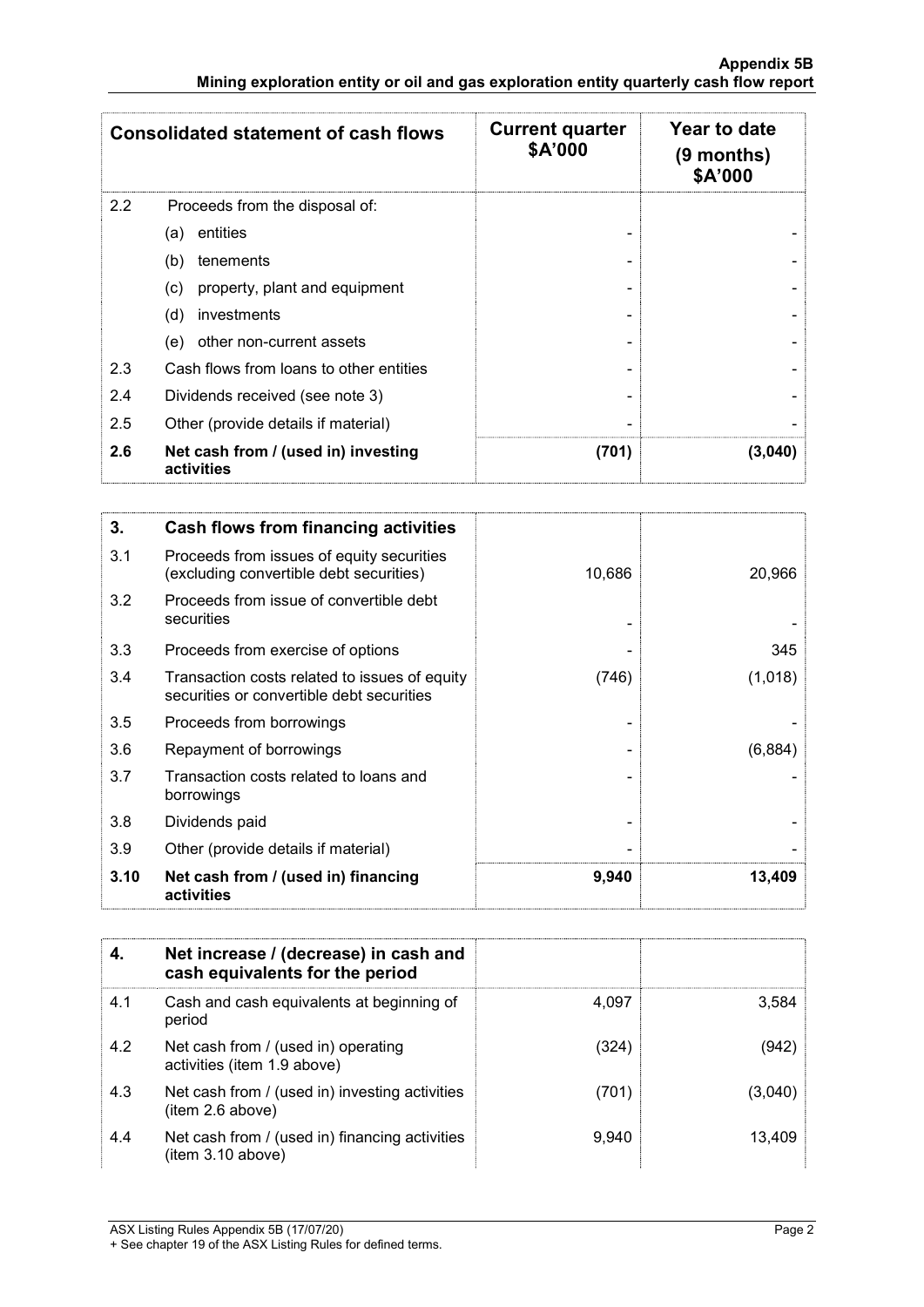| <b>Consolidated statement of cash flows</b> |                                                      | <b>Current quarter</b><br>\$A'000 | Year to date<br>(9 months)<br>\$A'000 |
|---------------------------------------------|------------------------------------------------------|-----------------------------------|---------------------------------------|
| 4.5                                         | Effect of movement in exchange rates on<br>cash held |                                   |                                       |
| 4.6                                         | Cash and cash equivalents at end of<br>period        | 13.012                            | 13.012                                |

| 5.  | <b>Reconciliation of cash and cash</b><br>equivalents<br>at the end of the quarter (as shown in the<br>consolidated statement of cash flows) to the<br>related items in the accounts | <b>Current quarter</b><br>\$A'000 | <b>Previous quarter</b><br>\$A'000 |
|-----|--------------------------------------------------------------------------------------------------------------------------------------------------------------------------------------|-----------------------------------|------------------------------------|
| 5.1 | <b>Bank balances</b>                                                                                                                                                                 | 13.012                            | 4.097                              |
| 5.2 | Call deposits                                                                                                                                                                        |                                   |                                    |
| 5.3 | <b>Bank overdrafts</b>                                                                                                                                                               |                                   |                                    |
| 5.4 | Other (provide details)                                                                                                                                                              |                                   |                                    |
| 5.5 | Cash and cash equivalents at end of<br>quarter (should equal item 4.6 above)                                                                                                         | 13.012                            | 4.097                              |

| 6.  | Payments to related parties of the entity and their<br>associates                                                                                           | <b>Current quarter</b><br><b>\$A'000</b> |
|-----|-------------------------------------------------------------------------------------------------------------------------------------------------------------|------------------------------------------|
| 6.1 | Aggregate amount of payments to related parties and their<br>associates included in item 1                                                                  | 135.                                     |
| 6.2 | Aggregate amount of payments to related parties and their<br>associates included in item 2                                                                  |                                          |
|     | Note: if any amounts are shown in items 6.1 or 6.2, your quarterly activity report must include a description of, and an<br>explanation for, such payments. |                                          |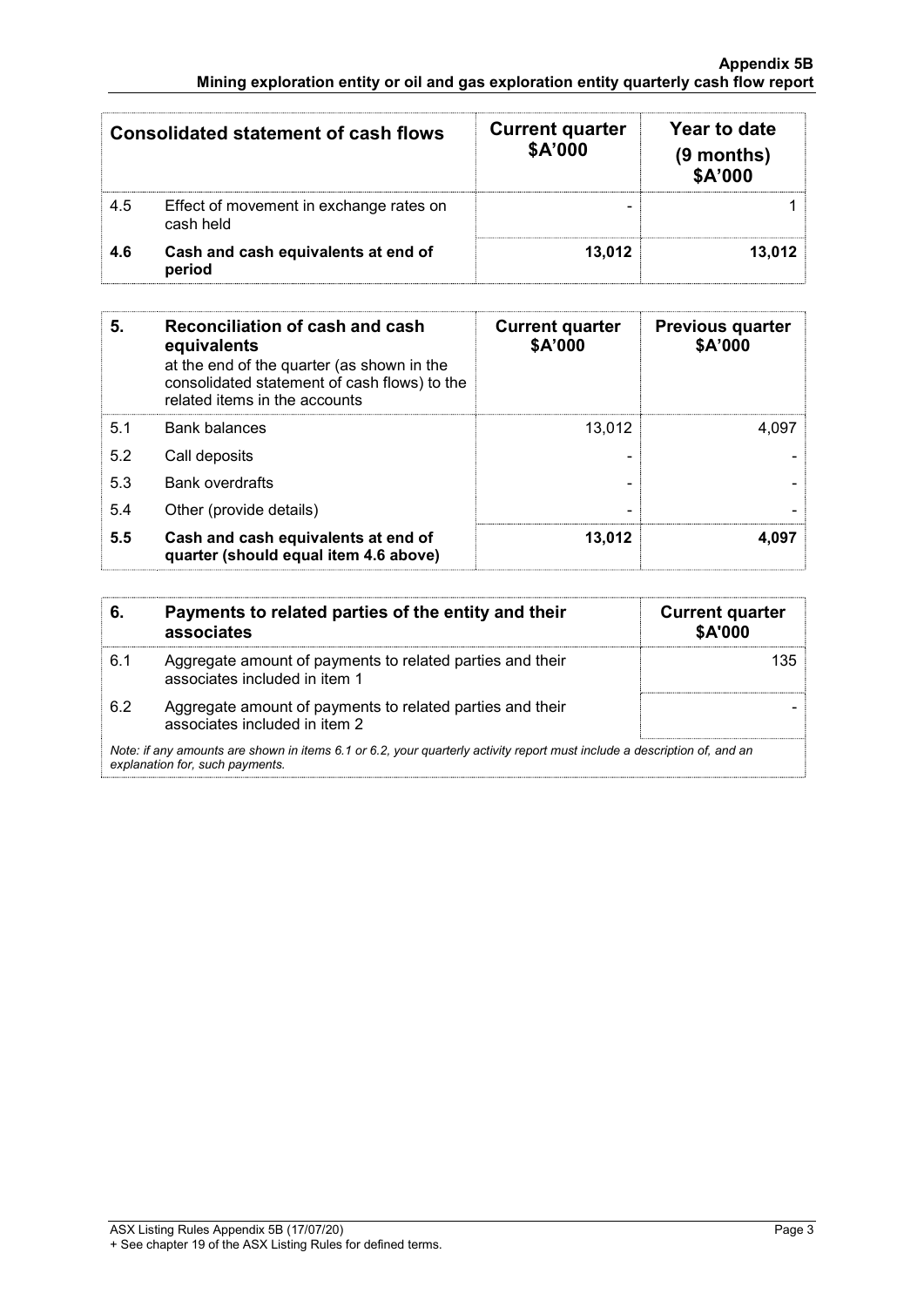| 7.  | <b>Financing facilities</b><br>Note: the term "facility' includes all forms of financing<br>arrangements available to the entity.<br>Add notes as necessary for an understanding of the<br>sources of finance available to the entity.                                                                                                               | <b>Total facility</b><br>amount at quarter<br>end<br>\$A'000 | Amount drawn at<br>quarter end<br>\$A'000 |
|-----|------------------------------------------------------------------------------------------------------------------------------------------------------------------------------------------------------------------------------------------------------------------------------------------------------------------------------------------------------|--------------------------------------------------------------|-------------------------------------------|
| 7.1 | Loan facilities                                                                                                                                                                                                                                                                                                                                      |                                                              |                                           |
| 7.2 | Credit standby arrangements                                                                                                                                                                                                                                                                                                                          |                                                              |                                           |
| 7.3 | Other (please specify)                                                                                                                                                                                                                                                                                                                               |                                                              |                                           |
| 7.4 | <b>Total financing facilities</b>                                                                                                                                                                                                                                                                                                                    |                                                              |                                           |
| 7.5 | Unused financing facilities available at quarter end                                                                                                                                                                                                                                                                                                 |                                                              |                                           |
| 7.6 | Include in the box below a description of each facility above, including the lender, interest<br>rate, maturity date and whether it is secured or unsecured. If any additional financing<br>facilities have been entered into or are proposed to be entered into after quarter end,<br>include a note providing details of those facilities as well. |                                                              |                                           |
|     | N/A                                                                                                                                                                                                                                                                                                                                                  |                                                              |                                           |

| Net cash from / (used in) operating activities (item 1.9)<br>8.1<br>(324)<br>(701)<br>8.2<br>(Payments for exploration & evaluation classified as investing<br>activities) (item 2.1(d))<br>8.3<br>Total relevant outgoings (item $8.1 +$ item $8.2$ )<br>(1,025)<br>Cash and cash equivalents at quarter end (item 4.6)<br>13,012<br>8.4<br>Unused finance facilities available at quarter end (item 7.5)<br>8.5<br>Total available funding (item $8.4 +$ item $8.5$ )<br>13,012<br>8.6<br>Estimated quarters of funding available (item 8.6 divided by<br>8.7<br>13<br>item 8.3)<br>Note: if the entity has reported positive relevant outgoings (ie a net cash inflow) in item 8.3, answer item 8.7 as<br>"N/A". Otherwise, a figure for the estimated quarters of funding available must be included in item 8.7.<br>8.8<br>If item 8.7 is less than 2 quarters, please provide answers to the following questions:<br>8.8.1<br>Does the entity expect that it will continue to have the current level of net operating<br>cash flows for the time being and, if not, why not?<br>Answer: N/A<br>8.8.2<br>Has the entity taken any steps, or does it propose to take any steps, to raise further<br>cash to fund its operations and, if so, what are those steps and how likely does it<br>believe that they will be successful?<br>Answer: N/A<br>8.8.3<br>Does the entity expect to be able to continue its operations and to meet its business<br>objectives and, if so, on what basis?<br>Answer: N/A<br>Note: where item 8.7 is less than 2 quarters, all of questions 8.8.1, 8.8.2 and 8.8.3 above must be answered. | 8. |  | Estimated cash available for future operating activities | \$A'000 |  |
|--------------------------------------------------------------------------------------------------------------------------------------------------------------------------------------------------------------------------------------------------------------------------------------------------------------------------------------------------------------------------------------------------------------------------------------------------------------------------------------------------------------------------------------------------------------------------------------------------------------------------------------------------------------------------------------------------------------------------------------------------------------------------------------------------------------------------------------------------------------------------------------------------------------------------------------------------------------------------------------------------------------------------------------------------------------------------------------------------------------------------------------------------------------------------------------------------------------------------------------------------------------------------------------------------------------------------------------------------------------------------------------------------------------------------------------------------------------------------------------------------------------------------------------------------------------------------------------------------------------------------------|----|--|----------------------------------------------------------|---------|--|
|                                                                                                                                                                                                                                                                                                                                                                                                                                                                                                                                                                                                                                                                                                                                                                                                                                                                                                                                                                                                                                                                                                                                                                                                                                                                                                                                                                                                                                                                                                                                                                                                                                |    |  |                                                          |         |  |
|                                                                                                                                                                                                                                                                                                                                                                                                                                                                                                                                                                                                                                                                                                                                                                                                                                                                                                                                                                                                                                                                                                                                                                                                                                                                                                                                                                                                                                                                                                                                                                                                                                |    |  |                                                          |         |  |
|                                                                                                                                                                                                                                                                                                                                                                                                                                                                                                                                                                                                                                                                                                                                                                                                                                                                                                                                                                                                                                                                                                                                                                                                                                                                                                                                                                                                                                                                                                                                                                                                                                |    |  |                                                          |         |  |
|                                                                                                                                                                                                                                                                                                                                                                                                                                                                                                                                                                                                                                                                                                                                                                                                                                                                                                                                                                                                                                                                                                                                                                                                                                                                                                                                                                                                                                                                                                                                                                                                                                |    |  |                                                          |         |  |
|                                                                                                                                                                                                                                                                                                                                                                                                                                                                                                                                                                                                                                                                                                                                                                                                                                                                                                                                                                                                                                                                                                                                                                                                                                                                                                                                                                                                                                                                                                                                                                                                                                |    |  |                                                          |         |  |
|                                                                                                                                                                                                                                                                                                                                                                                                                                                                                                                                                                                                                                                                                                                                                                                                                                                                                                                                                                                                                                                                                                                                                                                                                                                                                                                                                                                                                                                                                                                                                                                                                                |    |  |                                                          |         |  |
|                                                                                                                                                                                                                                                                                                                                                                                                                                                                                                                                                                                                                                                                                                                                                                                                                                                                                                                                                                                                                                                                                                                                                                                                                                                                                                                                                                                                                                                                                                                                                                                                                                |    |  |                                                          |         |  |
|                                                                                                                                                                                                                                                                                                                                                                                                                                                                                                                                                                                                                                                                                                                                                                                                                                                                                                                                                                                                                                                                                                                                                                                                                                                                                                                                                                                                                                                                                                                                                                                                                                |    |  |                                                          |         |  |
|                                                                                                                                                                                                                                                                                                                                                                                                                                                                                                                                                                                                                                                                                                                                                                                                                                                                                                                                                                                                                                                                                                                                                                                                                                                                                                                                                                                                                                                                                                                                                                                                                                |    |  |                                                          |         |  |
|                                                                                                                                                                                                                                                                                                                                                                                                                                                                                                                                                                                                                                                                                                                                                                                                                                                                                                                                                                                                                                                                                                                                                                                                                                                                                                                                                                                                                                                                                                                                                                                                                                |    |  |                                                          |         |  |
|                                                                                                                                                                                                                                                                                                                                                                                                                                                                                                                                                                                                                                                                                                                                                                                                                                                                                                                                                                                                                                                                                                                                                                                                                                                                                                                                                                                                                                                                                                                                                                                                                                |    |  |                                                          |         |  |
|                                                                                                                                                                                                                                                                                                                                                                                                                                                                                                                                                                                                                                                                                                                                                                                                                                                                                                                                                                                                                                                                                                                                                                                                                                                                                                                                                                                                                                                                                                                                                                                                                                |    |  |                                                          |         |  |
|                                                                                                                                                                                                                                                                                                                                                                                                                                                                                                                                                                                                                                                                                                                                                                                                                                                                                                                                                                                                                                                                                                                                                                                                                                                                                                                                                                                                                                                                                                                                                                                                                                |    |  |                                                          |         |  |
|                                                                                                                                                                                                                                                                                                                                                                                                                                                                                                                                                                                                                                                                                                                                                                                                                                                                                                                                                                                                                                                                                                                                                                                                                                                                                                                                                                                                                                                                                                                                                                                                                                |    |  |                                                          |         |  |
|                                                                                                                                                                                                                                                                                                                                                                                                                                                                                                                                                                                                                                                                                                                                                                                                                                                                                                                                                                                                                                                                                                                                                                                                                                                                                                                                                                                                                                                                                                                                                                                                                                |    |  |                                                          |         |  |
|                                                                                                                                                                                                                                                                                                                                                                                                                                                                                                                                                                                                                                                                                                                                                                                                                                                                                                                                                                                                                                                                                                                                                                                                                                                                                                                                                                                                                                                                                                                                                                                                                                |    |  |                                                          |         |  |
|                                                                                                                                                                                                                                                                                                                                                                                                                                                                                                                                                                                                                                                                                                                                                                                                                                                                                                                                                                                                                                                                                                                                                                                                                                                                                                                                                                                                                                                                                                                                                                                                                                |    |  |                                                          |         |  |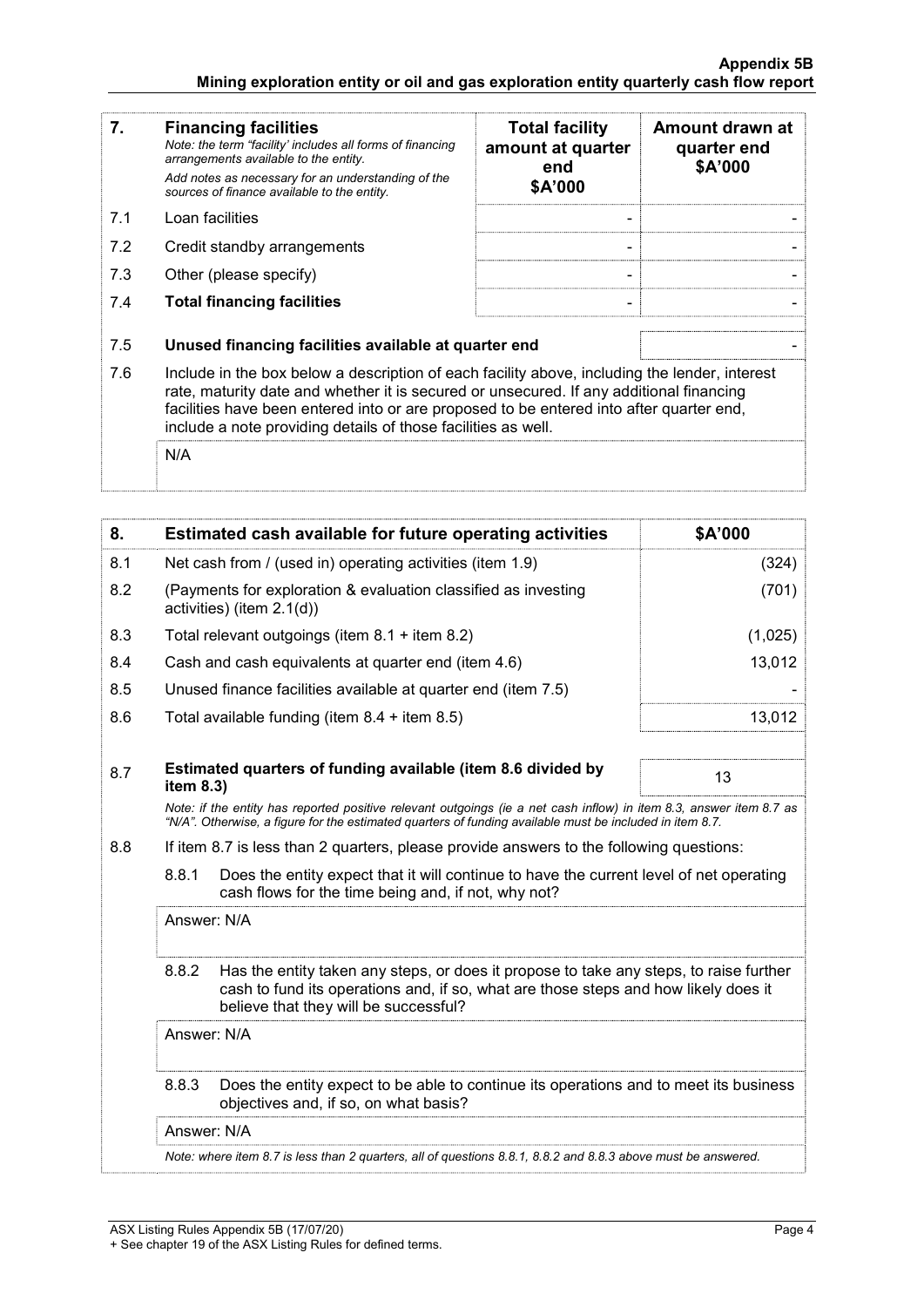### Compliance statement

- 1 This statement has been prepared in accordance with accounting standards and policies which comply with Listing Rule 19.11A.
- 2 This statement gives a true and fair view of the matters disclosed.

Date: 27 April 2022

Authorised by: Board of Directors (Name of body or officer authorising release – see note 4)

#### Notes

- 1. This quarterly cash flow report and the accompanying activity report provide a basis for informing the market about the entity's activities for the past quarter, how they have been financed and the effect this has had on its cash position. An entity that wishes to disclose additional information over and above the minimum required under the Listing Rules is encouraged to do so.
- 2. If this quarterly cash flow report has been prepared in accordance with Australian Accounting Standards, the definitions in, and provisions of, AASB 6: Exploration for and Evaluation of Mineral Resources and AASB 107: Statement of Cash Flows apply to this report. If this quarterly cash flow report has been prepared in accordance with other accounting standards agreed by ASX pursuant to Listing Rule 19.11A, the corresponding equivalent standards apply to this report.
- 3. Dividends received may be classified either as cash flows from operating activities or cash flows from investing activities, depending on the accounting policy of the entity.
- 4. If this report has been authorised for release to the market by your board of directors, you can insert here: "By the board". If it has been authorised for release to the market by a committee of your board of directors, you can insert here: "By the [name of board committee – eg Audit and Risk Committee]". If it has been authorised for release to the market by a disclosure committee, you can insert here: "By the Disclosure Committee".
- 5. If this report has been authorised for release to the market by your board of directors and you wish to hold yourself out as complying with recommendation 4.2 of the ASX Corporate Governance Council's Corporate Governance Principles and Recommendations, the board should have received a declaration from its CEO and CFO that, in their opinion, the financial records of the entity have been properly maintained, that this report complies with the appropriate accounting standards and gives a true and fair view of the cash flows of the entity, and that their opinion has been formed on the basis of a sound system of risk management and internal control which is operating effectively.